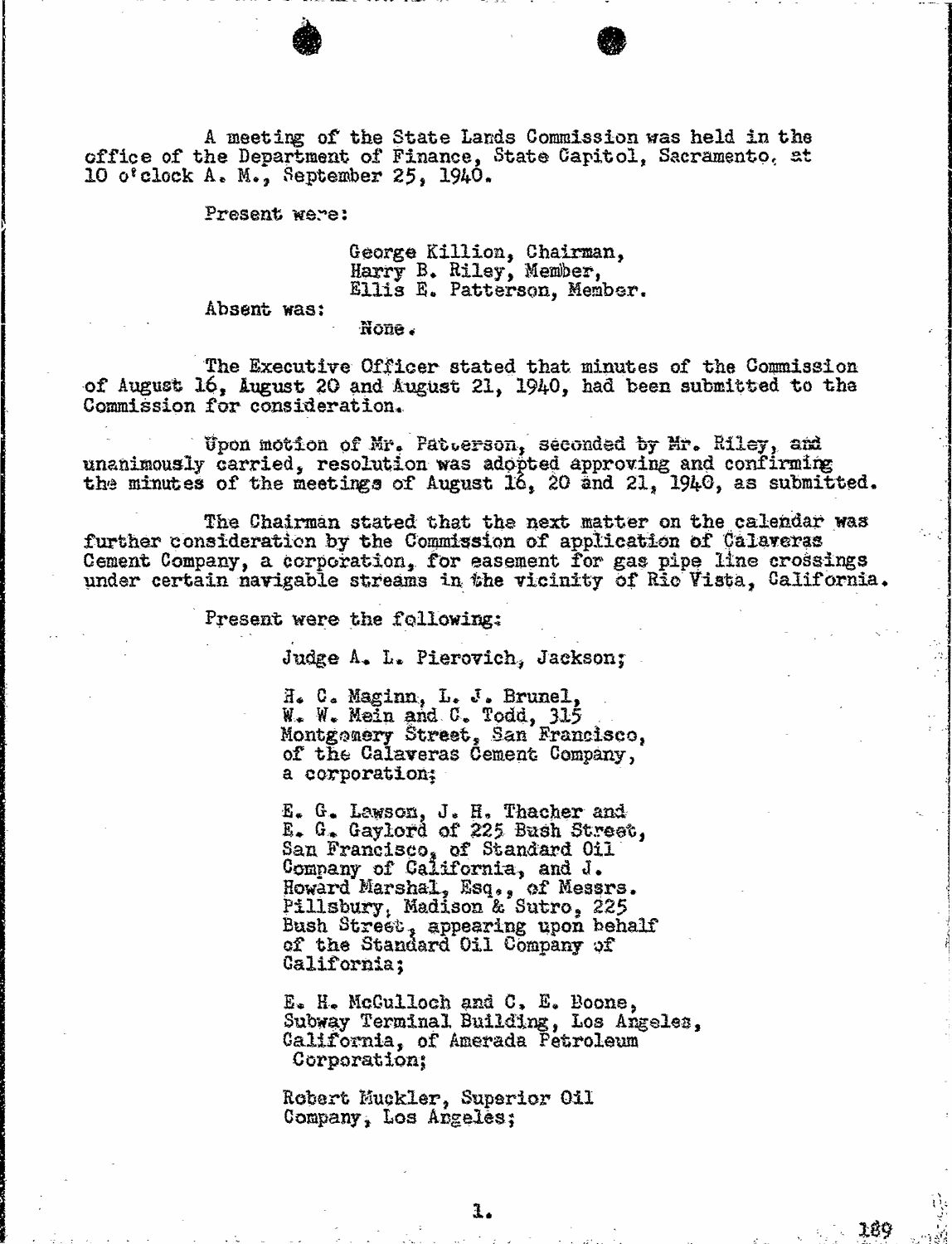V. H. Wilhelm of the Texas Company, Los Angeles, California;

Kenneth I. Fulton, Secretary to the Governor, State Capitol, Sacramento, California;

Franz R. Sachse, Deputy Director of Public Works, Sacramento;

W. N. Goodman, Fairfield;

Joseph M. Raines, Fairfield;

Ralph H. Cowing, Esq., Deputy Attorney General;

Robert Clifton, Administrative Adviser, Department of Finance.

At the request of the Chairman, the Executive Officer reviewed proceedings to date in connection with applications of the Calaveras Cement Company .

Thereafter several of the persons present made statements both for and against the application of the Calaveras Cement Company following which W. M. Goodman, Esq., and Joseph M Raines, Esq., Attorneys For certain landowners in the Rio Vista Gas Field stated that the Second that the Second that the Second the S wished more time to prepare statements upon beh i of their clients  $\Delta$ nd present the same to the State Lands Commission. Thereupon motion was made by Mr. Riley, seconded by Mr. Patterson, and unanimously carried, that a subsequent date be set for further hearing upon the application of the Calaveras Cement Company, a corporation, and that the Executive be instructed to request Dr. E. K. Soper, Consultant of the Commission, the Commission, to the Commission, the Commission, the Commission, the Commission, the Commission, the Commission, the Commission, the Commission, the prepare a further report upon questions propounded by Robert Clifton, Administrative Adviser in the Department of Finance, as follows:

1. Should the State Lands Commission issue unlimited easement to the Calaveras Cement Company, a corporation, what would the General Fund of the General Fund of the General Company the State receive in consideration of the Calaveras Cement Company<br>heriton camera to ready a file Barloweiden Beard a reaching of 10% having agreed to pay to the Reclamation Board a royalty of  $12\frac{1}{2}$  of all gas passed through the pipe line crossing on premises under the jurisdiction of the Reclamation Board.

2. Should the Commission refuse to issue an unlimited easement to the Calaveras Cement Company, what would be the revenue to the General state of the General State of the General State of the Company of the company of the Company of the Company of the Company of the Company of the Compan Fund through the State Lands Commission and the revenue to the Board; and further that Dr. E. K. Soper be requested to appear before the Gommission at the next meeting and the Calaveras Cement Company and any landowners who might be affected be asked to submit reports from their engineers, all to be considered by the Commission at the next meeting.

Reress was thereupon taken by the State Lands Commission until<br>2:00 P. M., of the same day.

溪乡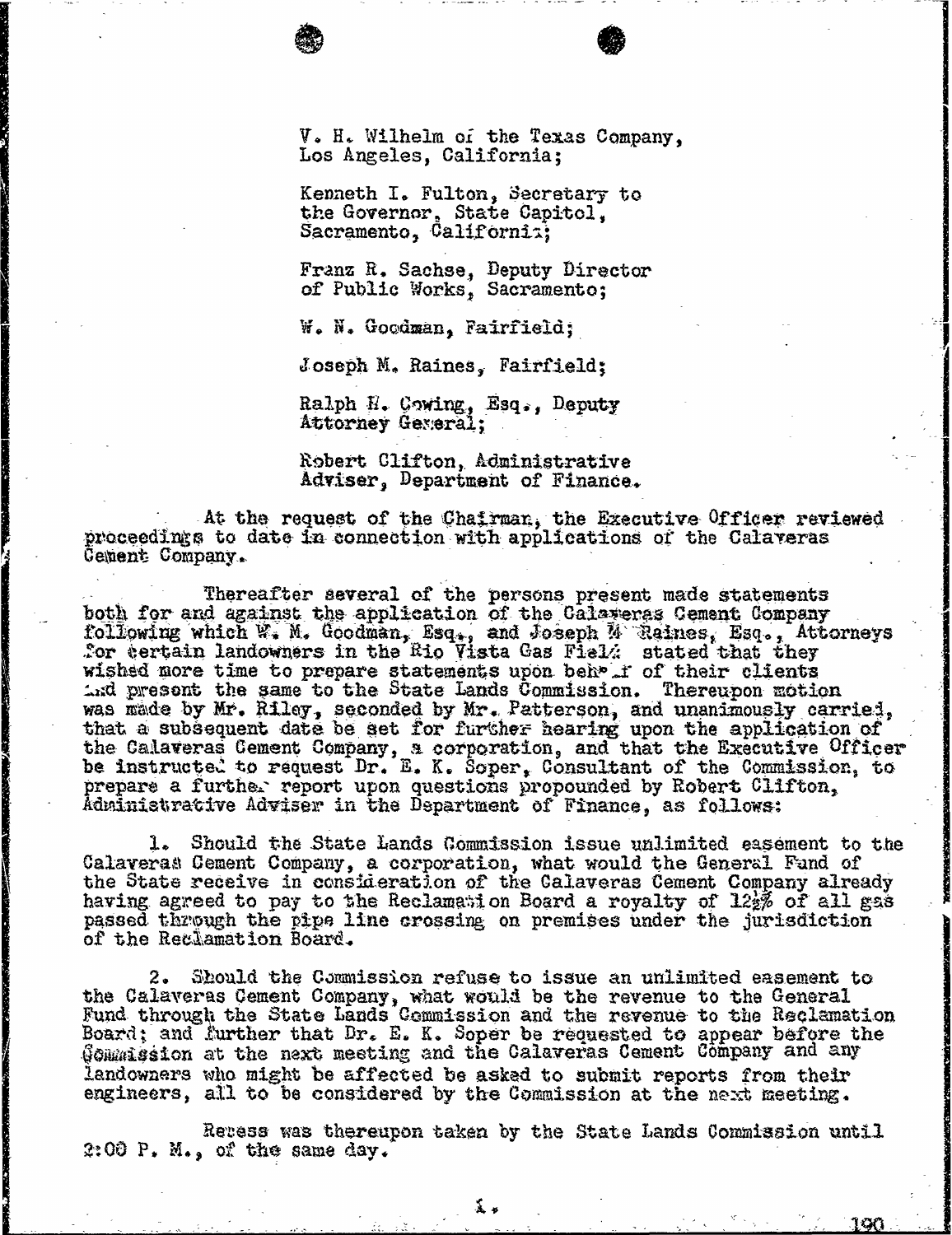At 2:00 P.M., the Commission resumed its meeting of this date.<br>Present wers:

## George Killion, Chairman, Harry B. Riley, Member, Ellis E. Patterson, Member.

Absent was:

None.

After discussion a motion was made by Mr. Riley, seconded by Mr. Patterson, and unanimously carried, the next meeting of the State<br>And a communicate carried, the next meeting of the Sta Lands Commission for the purpose of giving further consideration application of the Calaveras Cement Company, a corporation, be in the office of the Department of Finance, State Capitol, Sac October 22,  $1940$ , at 10 o'clock A. M. The Executive Officer  $\frac{1}{2}$ directed to notify all persons present at the morning session and to give appropriate notice through the press of this meeting, and in addition to request all interested parties to furnish reports of their engineers should they desire to do 30.

The Executive Officer reported that Surf Associates, Inc., to which the Commission awarded Agreements for Easements Nos. 406, 407 and 408, Huntington Beach, had drilled the first approximate area described in Easement No.  $407$  for the the engineers of the Commission found subsequent to the awarding of the bids that another well in place was in conflict with  $t$ described in Easement No. 406. He suggested that it be c that Surf Associates, Inc., had already drilled the well described in Easement No. 407, and that it now be required to drill the well described in Easement No. 408, and that Easement No. 406 be terminated by mutual consent of the parties.

Upon motion of Mr. Riley, seconded by Mr. Fatterson, a resolution was adopted authorizing and directing the Executive Officer to approve the program outlined by him and to proceed in accordance with his suggestions.

At Mr. Riley's suggestion, the request of R. E. Harrison to purchase the 40 acre tract in Section 16, T. 12 S., R. 4 E., S. B. M., be continued to allow time for further investigation and report to the Commission.

The Executive Officer reported to the Commission that negotiations had been completed with the Pacific Coast Borax Company for an extension of State Mineral Lease No. 15 for a period of ten years at a rental of \$100 per month and a royalty of 20% of the value of the mineral removed from the State premises and any royalty so paid to become an offset against any rental so paid; that the extension would not become effective until May 10, 1942, the termination date of State Mineral Lease No. 15 and that in the interim could provide otherwise by law and thus prevent the incept extension agreement.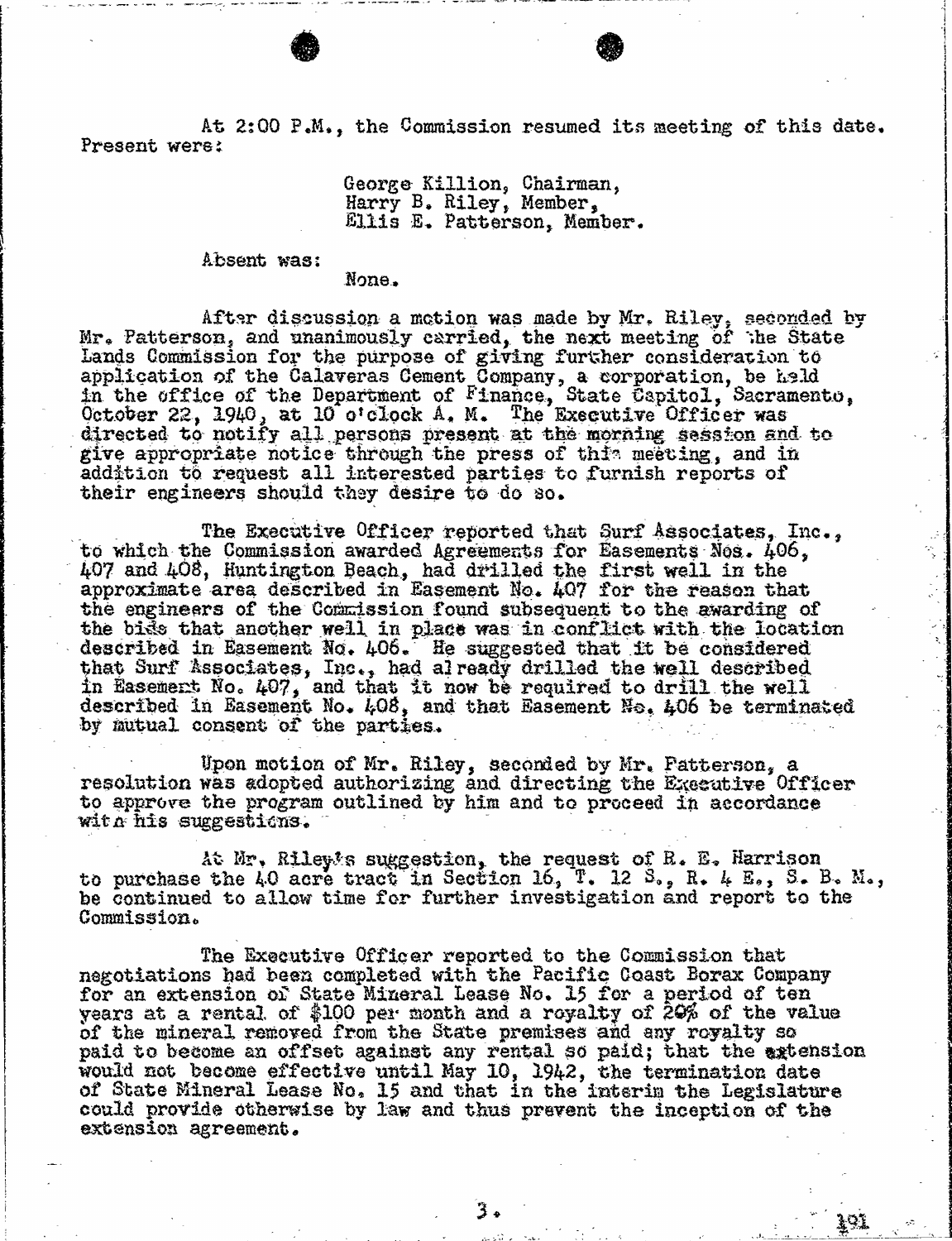Upon motion of Mr. Riley, seconded by Mr. Patter<br>resolution was adopted authorizing and directing the Executive Officer upon behalf of the State Lands Commission of the California to execute said extention.

The Executive <sup>o</sup>fficer reported receipt of fou to prospect for manganese upon portions of the Wa of Section 36, T. 4 S., T. 4 S., T. 4 S., T. 4 S., T. 4 S., T. 4 S., T. 4 S., T. 4 S., T. 4 S., T. 4 S., T. 4 S., T. 4 S., T. 4 S., T. 4 S., T. 4 S., T. 4 S., T. 4 S., T. 4 R. 5 E., M. D. M., and that the State Mineralogist had advised in writing that all or a portion of said W $\frac{1}{2}$  of Section 36 probably contains minerals in commercial quantities. He suggested to the Commission that, in accordance with rules and regulations of the State Lands Commission and the "STate Lands Act of  $1938$ , as amended", the We of said set offered for lease to the highest bidders for extraction of based upon information received from the State Mineralogist advising that this area or a portion thereof is known to contain manganese in commercially valuable quantities.

Upon motion of Mr. Riley, seconded by Mr. Patterson, resolution was adopted in words and figures, as follows, to wit:

## RECITAL:

The State Lands Commission is authorized by the "State"<br>Act of 1938" to lease lands belonging to the State which have been classified by the Commission as lands containing commercially valuable values. mineral deposits to the highest responsible bidder by competitive bid in areas not exceeding 80 acres and tracts which will not exceed in length two and one-half times the width;

NOW THEREFORE BE IT RESOLVED That it appears to, and is hereby the determination of, the State Lands Commission, that manganese is known to be contained in the hereinafter described lands of the State of California and said lands are hereby classified as containing a. commercially valuable mineral deposit ;

That it is the determination of the Commission that such action be taken in the manner contemplated and authorized by the "State Lands Act of 1938" to lease the hereinafter described lands of the State of California;

That each bid submitted pursuant to this notice shall be accompanied by a certified or cashier's check of a responsible bank in California payable to the Treasurer of the State of California in the sum of  $$200$ , as a deposit of evidence of good faith, and except in the case of the successful bidder or bidders will the respective bidders, Should the successful bidder to execute the lease within fifteen days of the award thereof by the Commission, the deposit shall be forfeited to the State of California; otherwise the amount of said deposit shall be applied upon the annual rental for the first year, and the balance, if any, be refunded to the lessee;

That bids received pursuant to this notice will be publicly opened at 10 o'clock A. M., October 22, 1940, at Room 306 State Capitol, Sacramento, California, or at such later time, date and place as the Commission shall determine;

 $4.$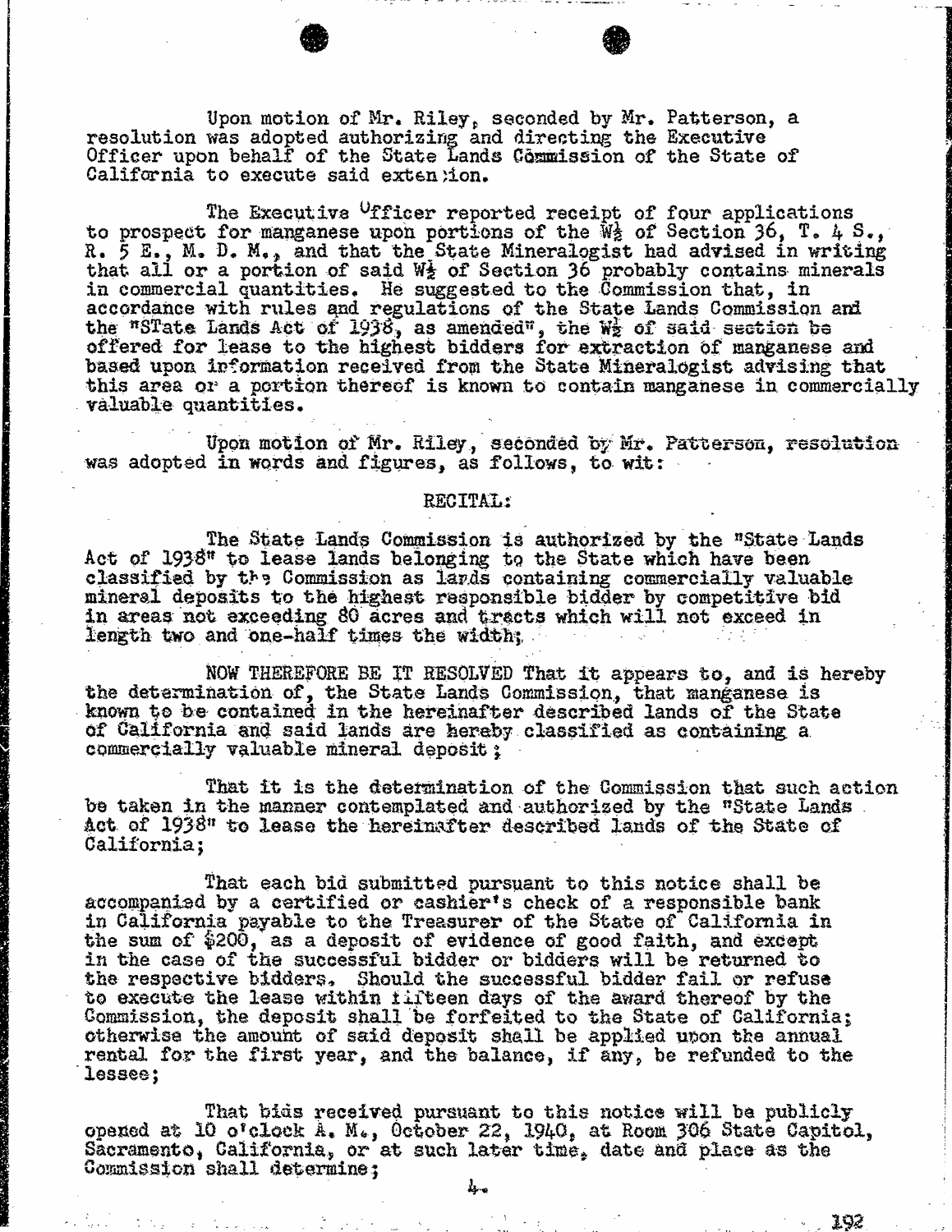That a form of lease prepared by the Commission entitled<br>"State Mineral Lease No. \_ \_ " is hereby adopted by the Commission and<br>shall constitute the form of bid for each of the parcels of the hereinafter described lands of the State of California;

That the Executive Officer of this Commission be, and he is hereby, authorized and directed to publish notice of intention to offer said parcels of the hereinafter described lands of the State of California for the purpose of extraction of manganese therefrom, in words and figures as follows, to wit:

> NOTICE OF INTENTION OF THE STATE LANDS COMMISSION TO RECEIVE OFFERS TO ENTER INTO LEASES FOR THE EXTRACTION OF MANGANESE FROM CERTAIN LANDS OF THE STATE SITUATE IN STANISLAUS COUNTY, CALIFORNIA.

Notice is hereby given by the State Lands Commission, acting pursuant to the "State Lands Act of 1938" (Chapter 5, Statutes of California, 1938, extra session), of intention to enter into leases for the purpose of extraction of manganese upon those certain parcels of real property situate in the County of Stanislaus, State of California, and more particularly described as follows, to wit:

W<sub>2</sub> of Section 36, T. 4 S., R. 5 E., M. D. M.

Each bid submitted pursuant to this notice shall be accompanied by certified or cashier's check of a responsible bank in California payable to the Treasurer of the State of California in the sum of \$200.00 as a deposit of good faith, and except in the case of the successful bidder or bidders will be returned to the respective bidder. Should the successful bidder or bidders fail or refuse to execute the lease with  $\frac{1}{2}$ fifteen  $(15)$  days of the award thereof by the Commission, the depositor of the depositor  $t$ . shall be forfeited to the State of California, otherwise the amount of said deposit shall be applied upon the annual rental for the first year and the balance, if any, refunded to the lessee.

All bids made pursuant to this notice shall be addressed to the State Lands Commission, sealed and delivered to the State Lands Commission, Room 554 Business & Professions Building, Sacrame.to, on or before P. M., of the 21st day of October, 1940. Upon the sealed en ing such bid shall be written "Bid of (name of bidder) made notice of intention of the State Lands Commission to enter into lease for extraction of manganese from State lands in the County of Stanislaus, State of California. "

Leases may be issued to qualified applicants in areas not exceeding 80 acres and in tracts which shall not exceed in lengths two and one-half times the widths.

Bids received pursuant to this notice will be publicly 10 o'clock A. M., October 22, 1940, in Room 306 State Capitol, Sac California, or at such other place, time and date, as the Com shall determine.

5.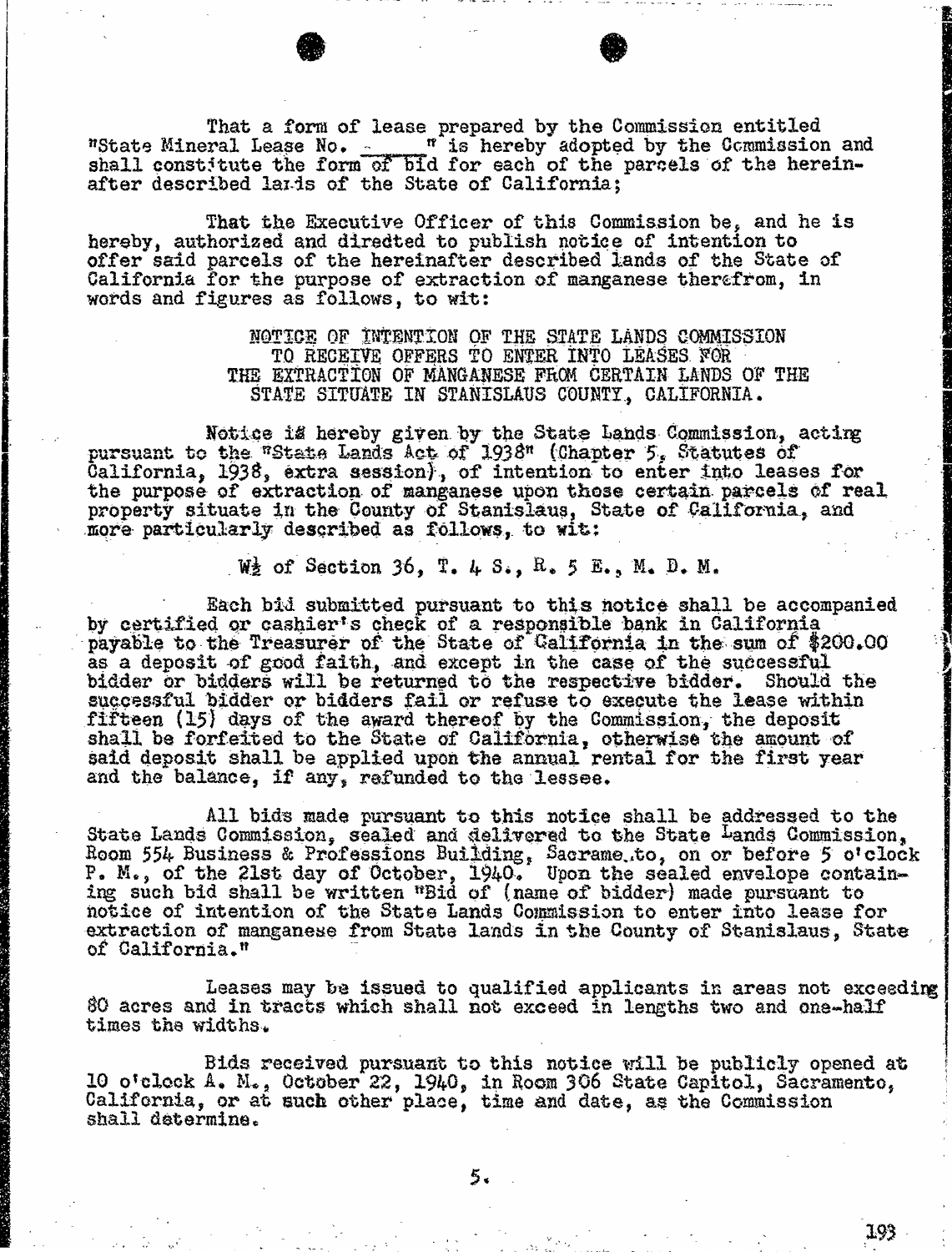Form of bid entitled "State Mineral Lease No.  $n$  may be obtained at the office of the Commission, Room 302 California State Building, Los Angeles, California.

The Commission reserves the right to reject any and all bids received pursuant to this notice.

STATE LANDS COMMISSION By WEBB SHADLE, Executive Officer.

That those certain parcels of lands of the State of California situate in the County of Stanislaus, State of California, are more specifically described as follows, to wit:

 $W_2$  of Section 36, T. 4 S., R. 5 E., M. D. M.

That the Executive Officer be, and is hereby, authorized and directed to perform all acts and to do all things necessary and desirable to effectuate the purposes of this resolution,

The Executive Officer reported that temporary status of Miss Kathryn Hart at headquarters of the Commission at Los Angeles had been made permanent as Junior Clerk at the suggestion of the Department of Finance and that no change of duties had taken place on account of such change of position.

Upon motion of Mr. Patterson, seconded by Mr. Rile<br>resolution was adopted approving and confirming the establish<br>confirming the establishment partition of Innie Clause for the Santa Lands Cum of permanent position of Junior Clerk in the State Lands and the appointment of Miss Kathryn Hart to such position,

Letter was read from the State Controller in which he advised that the sum of  $$40,000,00$  should be transferred from the State Lands Act Fund to the General Fund and the State Park Maintenance and Acquisition Fund in percents of 70 and 30, respectively.

Upon motion of Mr. Riley, seconded by Mr. Patterson,<br>unanimously carried, a resolution was adopted directing the tra from the State <del>Pands Act Fund in accordance with suggestion</del> State Controller.

A report was read of findings of H. K. Armstrong , Consulting Geologist to the Commission, with respect to tidelands and submerged lands fronting Santa Barbara Mesa, Santa Barbara, California.

Upon motion of Mr. Riley, seconded by Mr. Patterson, and unanimously carried, a resolution was adopted directing that the report be filed with the State Lands Commission and that the Executive Officer be directed to furnish information from the report to any interested party.